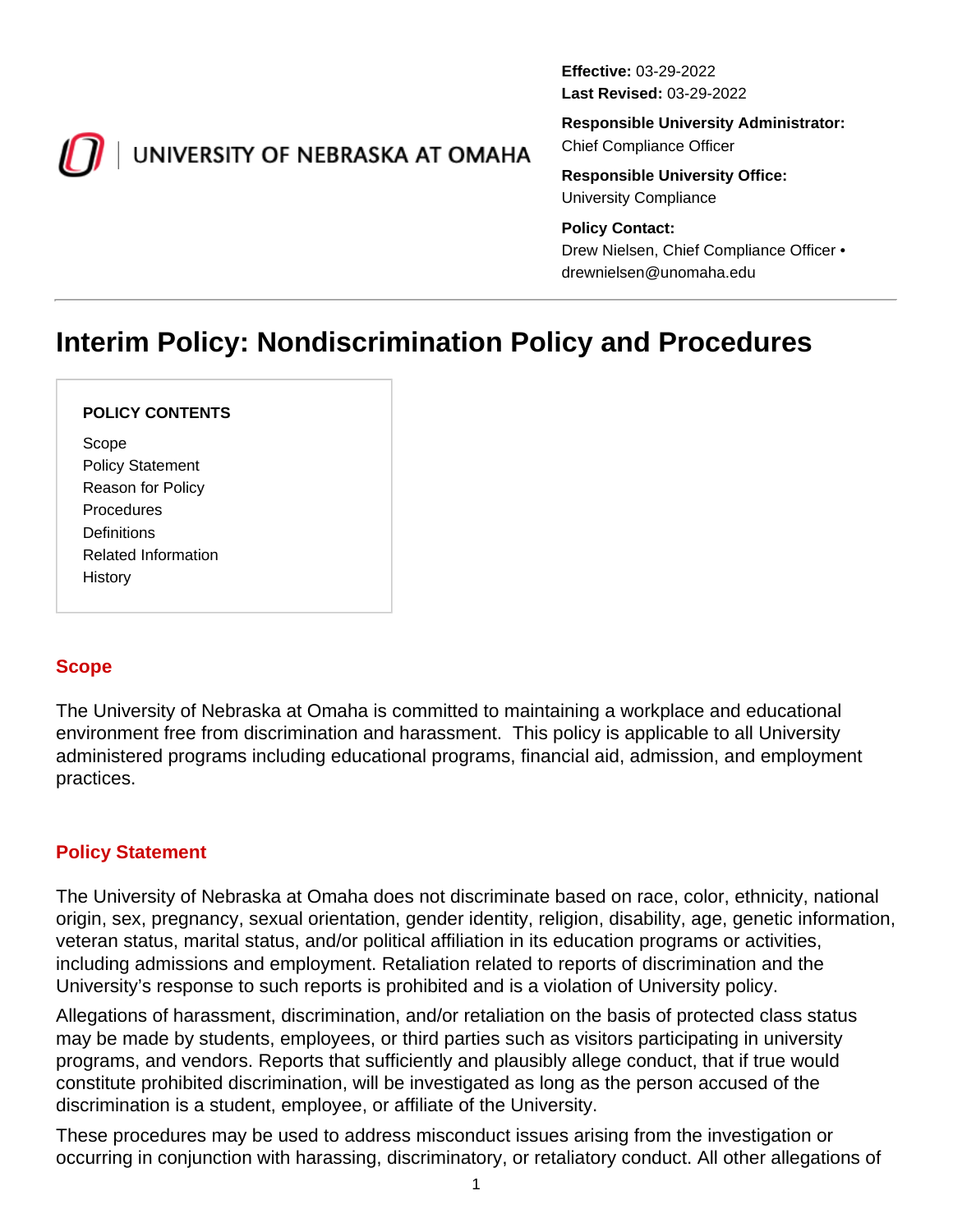misconduct unrelated to incidents covered by this policy will be addressed through the procedures elaborated in respective Board of Regents Bylaws and Policies, University of Nebraska Policies, Collective Bargaining Agreements, or the Student Code of Conduct

#### **Reason for Policy**

The University is committed to maintaining a safe environment for all students, faculty, staff, and visitors that ensures equitable access and promotes inclusivity.

#### **Procedures**

# **Prohibited Conduct Definitions**

- 1. "Harassment" means unwelcome conduct that is based on an individual's protected status or statuses, and
- a. Enduring the conduct becomes a condition of continued employment or enrollment, or

b. The conduct is severe or pervasive enough to create a work or educational environment that a reasonable person would consider intimidating, hostile, or abusive.

Individuals subject to alleged harassment must demonstrate the course of conduct has been directed at them because of or based on their protected status or statuses. Petty slights, annoyances, and isolated incidents (unless extremely serious) will not rise to the level of impermissibility. To be impermissible, the conduct must create a work or educational environment that would be intimidating, hostile, or offensive to reasonable people.

Any form of harassment on the basis of a person's protected status is prohibited.

2. "Retaliation" means intimidating, threatening, coercing, or discriminating against any individual for the purpose of interfering with any right or privilege secured by law or policy or because the individual has made a report or complaint, testified, assisted, or participated or refused to participate in any manner in an investigation, proceeding, or hearing under this document.

3. "Prohibited Discrimination" means engaging in practices or acts that impermissibly use, or produce unfavorable outcomes on the basis of, individuals' status or statuses protected by state or federal law or University policy. The following are types of Prohibited discrimination:

a. "Disparate Treatment" is harmful, differential treatment of others based on a status that is protected by state or federal law or University policy. Harassment is an example of disparate treatment discrimination. The use of discriminatory practices regarding a person's employment or enrollment are also considered disparate treatment.

b. "Disparate Impact" means engaging in practices or actions that are intended and designed to be neutral but produce unfavorable outcomes that disproportionately affect individuals with a protected status.

c. "Failure to provide a Reasonable Accommodation" means an individual has a qualifying condition, characteristic, or circumstance that would justify a reasonable accommodation without posing an undue hardship to the University, but no reasonable accommodation was made.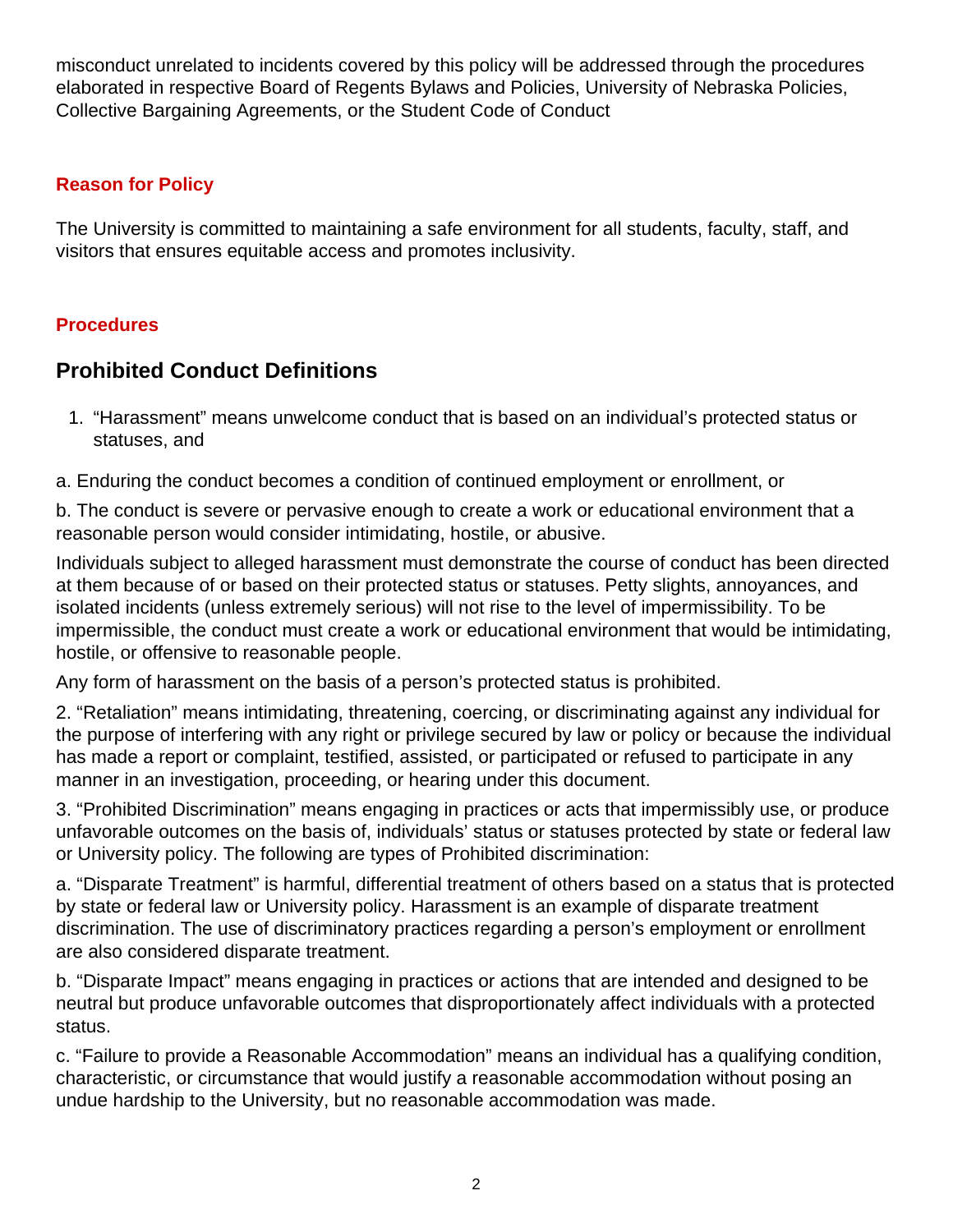When discriminatory behavior is alleged against a university sanctioned organization or group, not a named individual, the University will identify the responsible individual(s) for that group. The responsible individual(s) will be accountable for responding and remedying.

# **Reporting**

All individuals are expected to promptly report conduct that may violate the University's nondiscrimination policies to the University. Reports may be made in person, in writing, online, or anonymously. In addition, all individuals are expected to report when they become aware that someone has been subjected to discriminatory conduct, as defined above, so that the University may take steps to contact the affected party to offer support, resources, and options for resolution.

Reports should be made as promptly as possible to provide the greatest possibility of resolution, preferably within 180 days of the complainant becoming aware of the alleged violation.

Any University student, employee, or other individual who seeks to report may contact:

| <b>UNO Compliance</b><br><b>Office</b> | <b>Name</b>         | <b>Phone</b> | <b>Email</b>                 |
|----------------------------------------|---------------------|--------------|------------------------------|
| Chief Compliance Officer Drew Nielsen  |                     | 402.554.3715 | drewnielsen@unomaha.edu      |
| <b>Title IX Coordinator</b>            | Sarah Weil          | 402.554.2120 | sweil@unomaha.edu            |
| ADA/504 Students                       | <b>Cathy Pettid</b> | 402.554.3523 | cpettid@unomaha.edu          |
| ADA/504 Employees                      | Kristina Hoffmann   | 402.554.2463 | kristinahoffmann@unomaha.edu |

## **Report Online**

Sexual Misconduct Incident Reporting Form: [https://cm.maxient.com/reportingform.php?](https://cm.maxient.com/reportingform.php?UnivofNebraskaSystem&layout_id=7) [UnivofNebraskaSystem&layout\\_id=7](https://cm.maxient.com/reportingform.php?UnivofNebraskaSystem&layout_id=7)

UNO Bias/Hate Incident Report Form: [https://cm.maxient.com/reportingform.php?](https://cm.maxient.com/reportingform.php?UnivofNebraskaOmaha&layout_id=30) [UnivofNebraskaOmaha&layout\\_id=30](https://cm.maxient.com/reportingform.php?UnivofNebraskaOmaha&layout_id=30)

EthicsPoint: <https://secure.ethicspoint.com/domain/media/en/gui/52126/index.html>

Any individual may make a report of prohibited discrimination to the University, and if preferred, may do so without disclosing one's name. Depending on the level of information available about the incident or the individuals involved, the University's ability to respond to an anonymous report may be limited. If anonymity cannot be guaranteed, the University will notify the reporting party.

## **Jurisdiction: Locations Where and Circumstances When the Procedures Apply**

All reports of discrimination are reviewed by the University. Complaints that sufficiently and plausibly allege conduct, that if true would constitute prohibited discrimination, will be investigated as long as the person accused of discrimination is a student, employee, or affiliate of the University.

For the alleged discrimination to be actionable under these procedures, the alleged discriminatory practice or conduct must also occur within the context of an educational program or activity, or in the case of an accusation against an employee, within the course and scope of their employment.

An education program or activity includes locations, events, or circumstances over which the University exercises substantial control over both the Respondent and the context in which the prohibited discrimination occurs. Employment at the University is considered an educational activity for which the University exercises substantial control over the employee and the workplace.

These procedures may apply to conduct that occurs off-campus in any of the following situations:

a. The conduct occurs at events or during travel authorized, funded, or sponsored by the University.

b. The conduct occurs at events or during travel funded or sponsored by a student organization.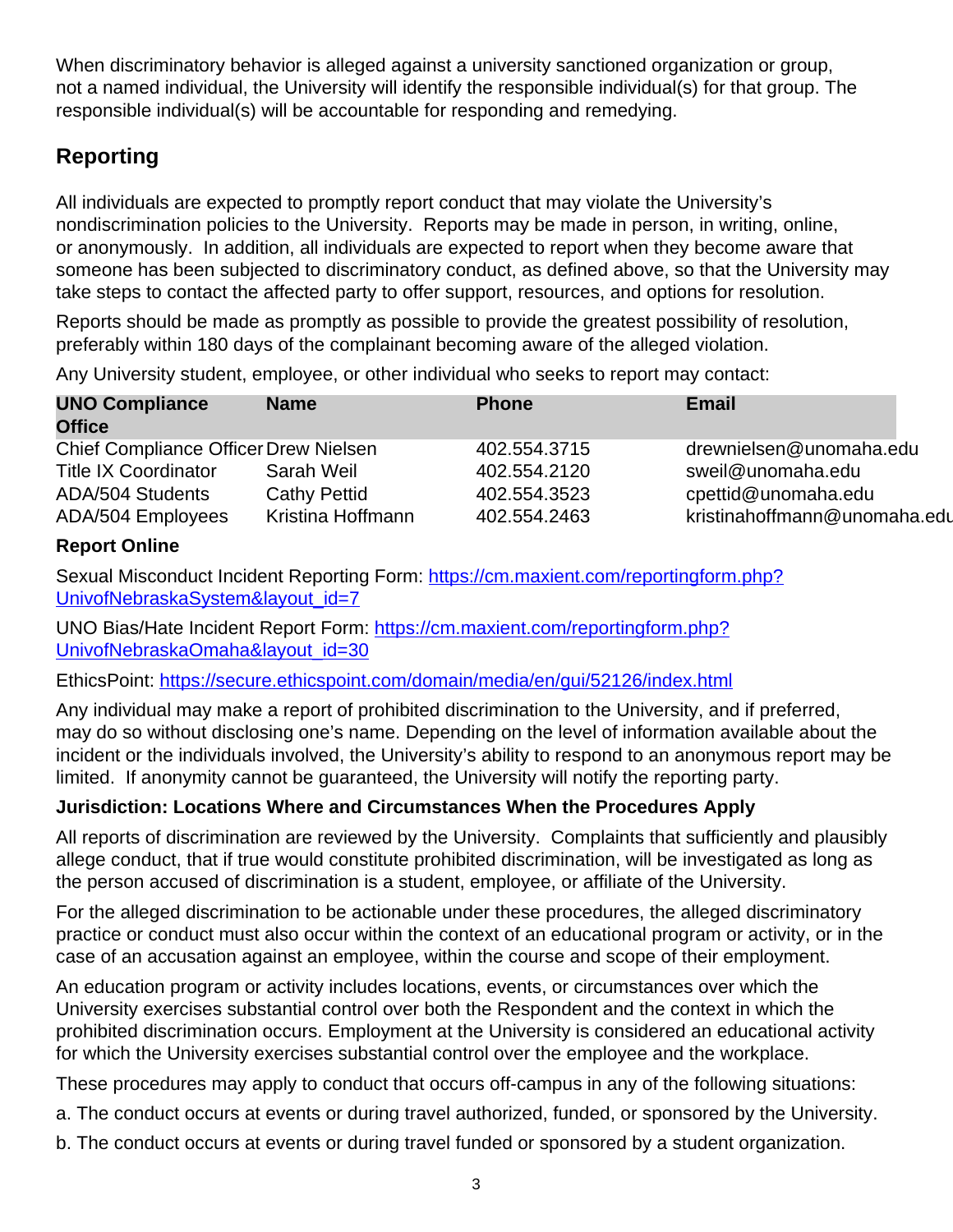c. The conduct was intentional and caused, or attempted to cause, physical injury or severe emotional distress to a University employee or student.

d. The conduct could, or was intended to, cause harm on campus.

i. determines that the conduct in a particular matter distinctly and clearly implicates the University's interests.

ii. prepares a written explanation of the interests and how the conduct implicates them; and

iii. provides the written explanation to the Respondent.

When a claim of prohibited discrimination also alleges physical violence, the University may address the violent act independently of any discriminatory conduct or motive. The University prohibits physical violence and the threat of physical violence. When there is sufficient plausible evidence to indicate an employee Respondent engaged in physical violence or threatened physical violence, an employment supervisor and Human Resources may impose any corrective action deemed commensurate with the violent or threatening conduct including termination for cause. When the Respondent is a student, they may be subject to temporary suspension or emergency removal pending an investigation and disciplinary action.

## **Receipt of Report**

Upon receiving a report of prohibited discrimination, the University will promptly contact the affected individual to discuss the report, provide options for resolution, and discuss supportive measures reasonably available. The University may initiate an inquiry into the reported conduct, as necessary, to determine the University's responsibility to act.

## **Options for Resolution**

Supportive Measures: Supportive measures are available in conjunction with any other resolution option. This can include altering class, living, or University related employment schedules of the parties to restore or preserve access to the institution's educational programs or activities.

Informal Resolution: The University has sole discretion to determine if Informal Resolution is available. Informal Resolution requires consent from both parties.

Informal Resolutions may allow for agreed upon disciplinary action for employees or students. Informal Resolutions can take the form of coaching conversations, mediation, shuttle negotiations, and/or training requirements. Informal Resolutions are final and not appealable.

If an Informal Resolution is reached, this precludes a Complainant from pursuing a formal complaint arising out of the same facts or circumstances originally reported.

Formal Complaint and Investigation: A Complainant may file a written formal complaint alleging discriminatory behavior and request the University to investigate.

## **Steps of Formal Complaint and Investigation**

When the University is in receipt of a written formal complaint, they will engage in an intake and initial inquiry to determine if the allegation(s), if proven true, would constitute a violation of this policy. The University may contact individuals as necessary to gather details during this initial inquiry stage.

Complaints that sufficiently and plausibly allege conduct, that if true would constitute prohibited discrimination, will be investigated if the Respondent is a student, employee, or affiliate of the University. The University will prepare a written notice of allegation and investigation to both Complainant and Respondent identifying the behavior(s) alleged and applicable policy(ies) in sufficient detail to allow the parties to participate and respond.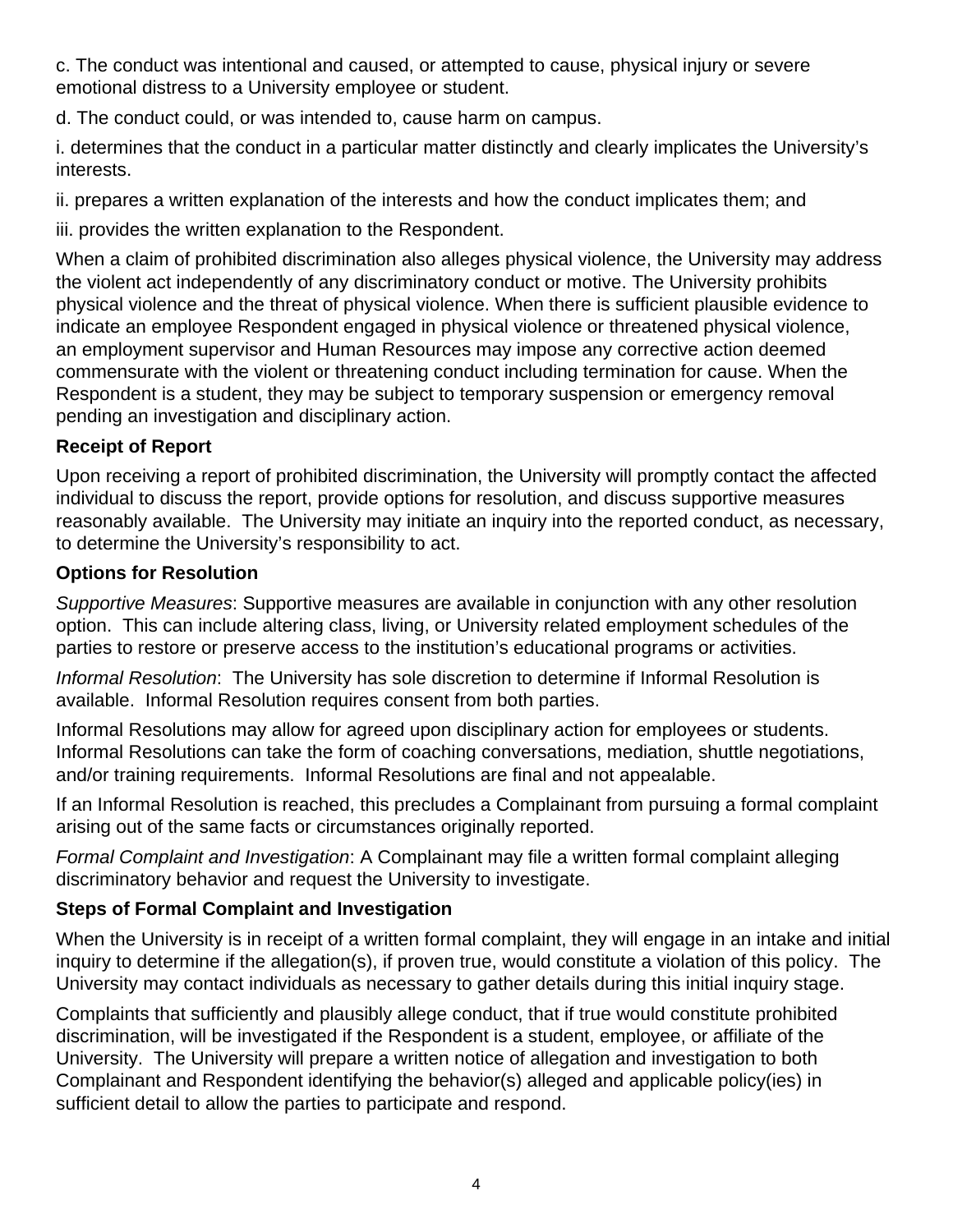If the alleged behavior does not rise to the level of violating this policy, the complaint will be dismissed in writing. The dismissal will provide an explanation for why the behavior does not constitute discrimination under this policy.

Both parties have the right to an Advisor of their choice to accompany them to meetings, review documentation, and generally assist/support a party throughout the process. An Advisor may not interfere, disrupt, or speak on behalf of a party; these restrictions apply equally to both parties. It is expected that a party will participate directly in the process.

An investigation will be conducted by the University. The investigation will involve interviewing parties and witnesses, gathering evidence and documents, and conducting site visits as deemed appropriate by the University. The University bears the responsibility of gathering evidence sufficient to reach a determination regarding responsibility based on the preponderance of evidence standard.

The University will strive to complete Investigations within ninety (90) University Days of receipt of a Formal Complaint.

#### **Determination**

The Investigator will complete a final Investigation Report that includes a description of the alleged discriminatory acts, a summary of the evidence collected, an evaluation of the pertinent evidence, and a recommended finding, based on the preponderance of the evidence, as to whether the conduct constitutes discrimination/harassment and/or a violation of University policies and procedures. The Investigator will send the completed Investigation Report to the parties.

The Investigation Report and recommendations will be provided to the following responsible areas, based on the Respondent's status at the University:

Students – The matter will be referred to Student Code of Conduct for appropriate student code of conduct action.

Employees –The matter will be referred to Human Resources/Academic Human Resources to determine the appropriate personnel action.

Student Code of Conduct, Human Resources/Academic Affairs are responsible for providing final notification of outcome to both parties.

#### **Sanctions**

Sanctions are intended to eliminate prohibited conduct, prevent its recurrence, and promote accountability while supporting the University's educational mission and legal obligations. Actions may include discipline, education, restorative practices, and monitoring components.

Possible sanctions for Employees include:

- Coaching or education
- Mentoring
- Verbal warning
- Written warning
- Changes to work duties or location
- Probation or transfer of position
- Completion of mandatory conditions
- Suspension without pay
- Nonrenewal or non-reappointment
- Loss of rank or position
- Denial of salary increase
- Activity termination
- Demotion in rank or pay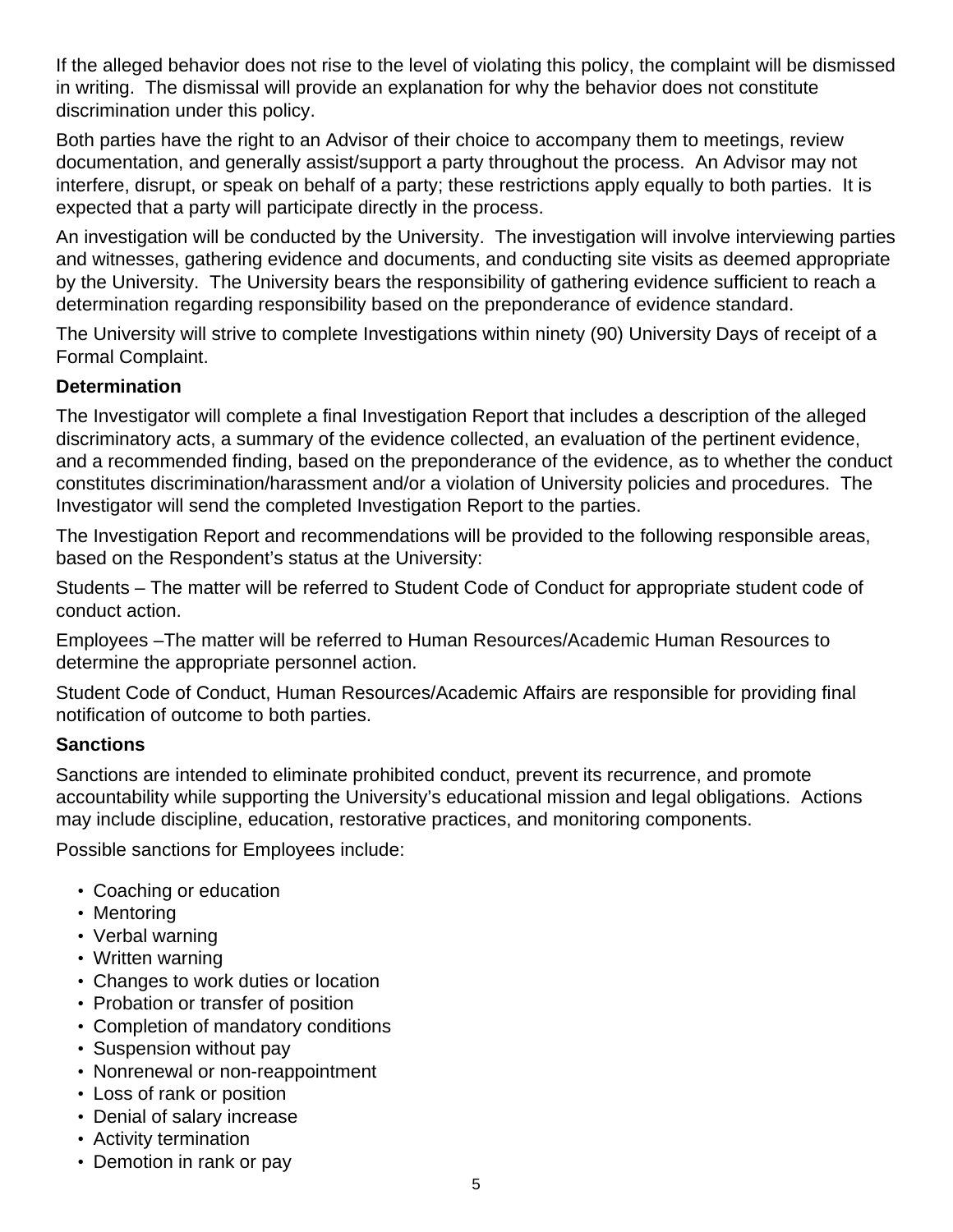- Termination of employment
- Ban on University re-employment.

Possible sanctions for Students include:

- Written warning
- Probation
- Expulsion from University housing
- Suspension from University housing
- Mandatory relocation
- Loss of privileges for a specified period of time
- Restitution
- Performance of service to the University community
- Completion of educational programs, assignments, or behavioral evaluations that reasonably relate to the violation
- Employment restrictions
- Revocation of admission and/or degree
- Withholding degree
- No Contact Order
- Loss of status as a recognized student organization
- Suspension for a specified period
- Expulsion

Sanctions may be imposed in combination with one another and conditions for satisfying sanctions may be imposed. Sanctions will be clearly stipulated and any conditions for satisfying sanctions will be clearly defined.

Failure to satisfy conditions set forth in sanctioning will be referred to the Student Code of Conduct or Human Resources Administrator as necessary.

## **Accommodations Statement**

The University is committed to providing individuals with disabilities an equal opportunity to participate in and benefit from university programs, activities, and services. Individuals may request reasonable accommodations from the University that they believe will enable them to have such equal opportunity to participate in our programs, activities, and services. Requesting accommodations is an interactive process initiated by the individual making the reasonable accommodations request.

## **Limited English Proficiency**

In accordance with the prohibition against discrimination on the basis of national origin under Title VI and [Executive Order 13166](https://www.justice.gov/crt/executive-order-13166), the University of Nebraska at Omaha is committed to the accessibility of services to those with Limited English Proficiency (LEP). To that end, the University will make available appropriate alternative language formats to those with limited English proficiency upon request to ensure accessibility of University related services and supports.

[Limited English Proficiency](#page-0-0)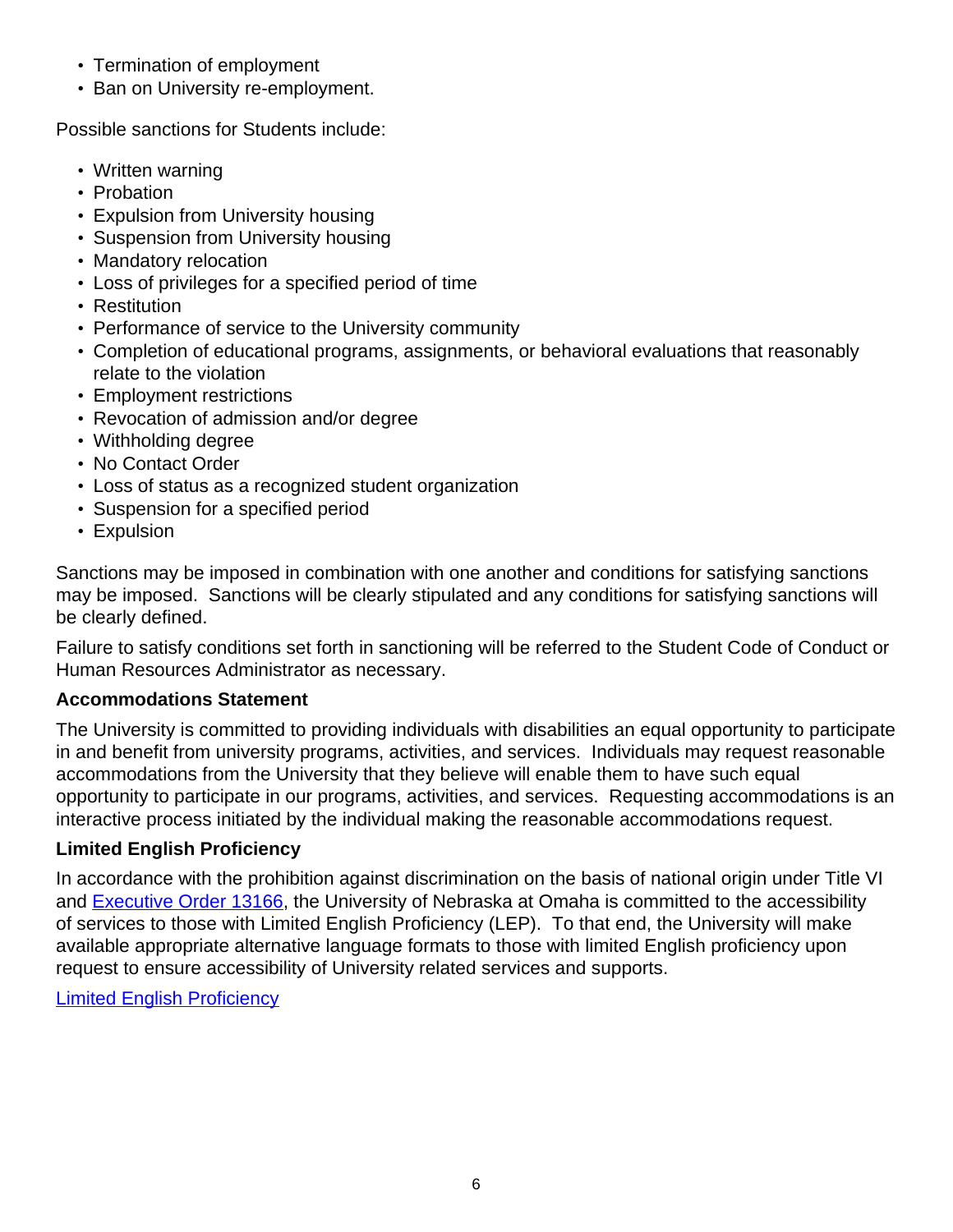#### **Definitions**

**Advisor:** An individual who provides the Complainant or Respondent support, guidance, or advice and may accompany the Complainant or the Respondent to any meeting, such as an investigation interview or the hearing. The Complainant and the Respondent may choose their advisor. The University will not limit the choice or presence of the advisor for either the Complainant or Respondent in any meeting or grievance proceeding; however, the University may establish restrictions regarding the extent to which the advisor may participate in a meeting, interview, or hearing.

**Affiliate:** Any individual associated with the university whose role is not that of student, faculty, or staff. Affiliates and volunteers are individuals who need access to university services but are not paid by the university.

**Complainant:** An individual who is alleged to be the victim of discriminatory conduct. A complainant may also be referred to as a party.

**Employee:** all University faculty, staff, and other personnel within the categories defined by §§ 3.1.1 through 3.1.3 of the Bylaws of the Board of Regents of the University of Nebraska whether full or part time.

**Investigator:** University official authorized to investigate complaints of prohibited discrimination.

**Not Responsible:** More likely than not that a Respondent did not commit one or more acts of prohibited discrimination.

**Preponderance of the Evidence:** Standard of evidence the University uses to determine whether the Respondent violated the Prohibited Discrimination Policy. A finding of responsibility by a preponderance of the evidence means that it is more likely than not, based on all the reasonable evidence and reasonable inferences from the evidence, that the Respondent violated the Prohibited Discrimination Policy.

**Respondent:** An individual who has been reported to have engaged in conduct that could constitute prohibited discrimination. A respondent may also be referred to as a party.

**Student:** All persons enrolled at the University, including online and non-degree seeking individuals.

**Supportive Measures:** Non-disciplinary, non-punitive individualized services offered as appropriate, as reasonably available, and without fee or charge to the Complainant or the Respondent after the University is informed of alleged prohibited discrimination. Such measures are designed to restore or preserve equal access to the University's education program or activity without unreasonably burdening the other party, including measures designed to protect the safety of all parties or the University's educational environment, or deter prohibited discrimination. Supportive measures may include counseling, extensions of deadlines or other course-related adjustments, modifications of work or class schedules, campus accompaniment services, mutual restrictions on contact between the parties, changes in work or housing locations, leaves of absence, increased security and monitoring of certain areas of the campus, and other similar measures. The University will maintain as confidential any supportive measures provided to the Complainant or Respondent, to the extent that maintaining such confidentiality would not impair the ability of the University to provide the supportive measures.

**University:** shall mean the University of Nebraska at Omaha.

**University Day:** Weekday on which the campus offices are open. Check the academic calendar on the campus website to determine the days on which the campus offices are closed.

**Vendor:** Vendor shall mean any person, firm, partnership, association, corporation, or other entity furnishing an article or service to the University.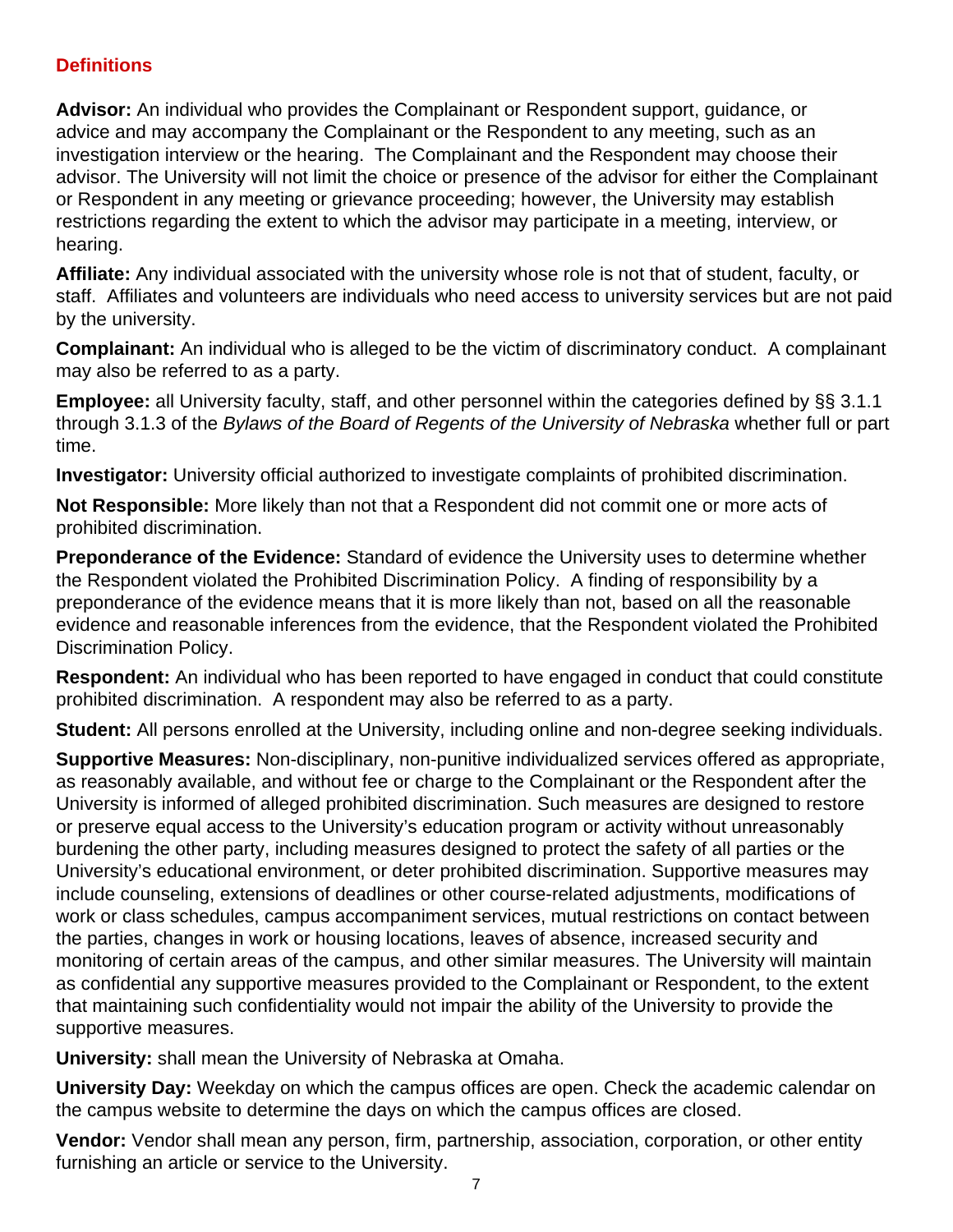**Visitor:** An individual present on the University campus, attending a university sanctioned function, or participating in an educational program or activity not enrolled as a student or employed by the University.

# **Additional Contacts**

#### **External entities that may receive reports of discrimination include:**

US Department of Education Office for Civil Rights (OCR)

| <b>National Headquarters</b>                        | Kansas City Office (Office for Nebraska)                 |  |  |
|-----------------------------------------------------|----------------------------------------------------------|--|--|
| Lyndon Baines Johnson Department of Education Bldg. | One Petticoat Lane                                       |  |  |
| 400 Maryland Avenue, SW Washington, DC 20202-1100   | 1010 Walnut Street, 3rd Floor, Suite 320 Kansas City, MO |  |  |
| Phone 800.421.3481                                  | 64106                                                    |  |  |
| Fax<br>202.453.6012                                 | Phone 816.268.0550                                       |  |  |
| <b>TDD</b><br>800.877.8339                          | 816.268.0599<br>Fax                                      |  |  |
| Email<br>OCR@ed.gov                                 | 800.877.8339<br>TDD                                      |  |  |
|                                                     | OCR.KansasCity@ed.gov<br>Email                           |  |  |

**Nebraska Equal Opportunity Commission (NEOC)** Nebraska State Office Building 301 Centennial Mall South, 5th Floor PO Box 94934 Lincoln, NE 68509-4934 402.471.2024

**Equal Employment Opportunity Commission (EEOC)** Kansas City Area Office Gateway Tower II 400 State Ave., Suite 905 Kansas City, KS 66101 1.800.669.4000

Students in programs receiving NASA funding may file Title IX complaints directly with NASA.

|                                             | <b>NASA - Director, EEO Complaints and Programs</b>    |  |
|---------------------------------------------|--------------------------------------------------------|--|
| Director, EEO Complaints and Programs (CAP) |                                                        |  |
|                                             | Office of Diversity and Equal Opportunity              |  |
|                                             | Suite 6R81                                             |  |
|                                             | <b>NASA Headquarters</b>                               |  |
|                                             | 300 E Street, SW                                       |  |
|                                             | Washington, DC 20546-0001                              |  |
|                                             | Telephone No. 202-358-2180                             |  |
|                                             | Facsimile: (202) 358-4343                              |  |
|                                             | Attention: Director, EEO Complaints and Programs (CAP) |  |
|                                             | Office of Diversity and Equal Opportunity, Suite 6R81  |  |
|                                             | Washington DC 20546                                    |  |
|                                             | E-mail: hg-dl-cmd@mail.nasa.gov                        |  |

**Students in programs receiving Department of Homeland Security funding, members of the public, and other non-employees may direct discrimination inquiries and file complaints directly with DHS within 180 days.**